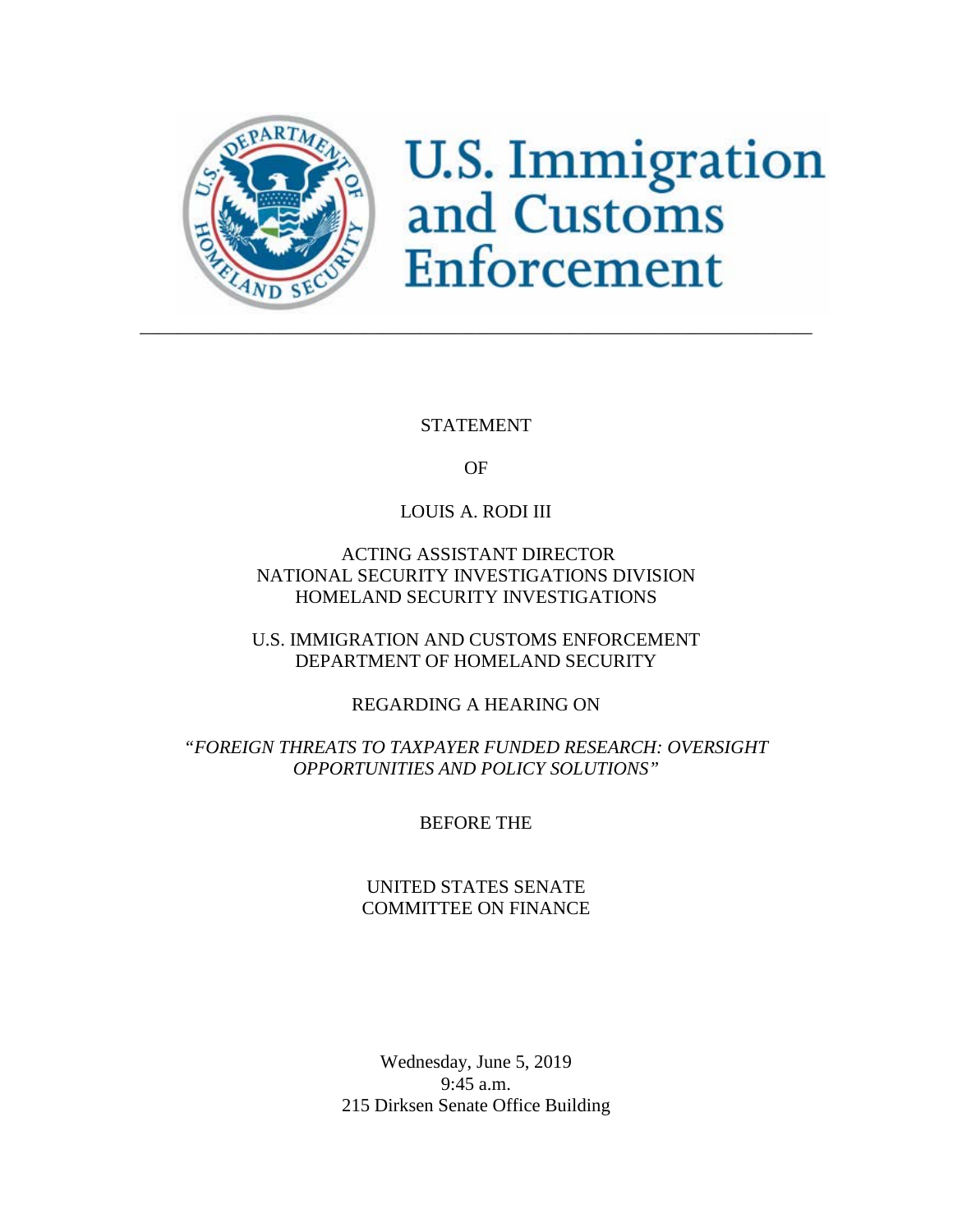#### *Introduction*

Chairman Grassley, Ranking Member Wyden, and distinguished members of the committee:

Thank you for the opportunity to discuss the role U.S. Immigration and Customs Enforcement (ICE) Homeland Security Investigations (HSI) plays in addressing *Foreign Threats to Taxpayer Funded Research*. The threat posed by nation-states illegally and/or subversively seeking to exploit legitimate educational and research opportunities in the United States is evolving. ICE HSI plays a pivotal role in identifying the avenues, methods, and strategies that foreign nationals use to attack our research institutions. State actors routinely engage in or facilitate the procurement of U.S. technology and theft of intellectual property, sometimes in violation of federal laws and regulations. Combatting these activities is at the forefront of HSI's priorities, with multiple divisions and mission sets within the agency collaborating to identify and uncover foreign actors and networks exploiting U.S. academic and research institutions and to strategically disrupt their operations.

HSI is the principal investigative arm of the U.S. Department of Homeland Security, responsible for investigating a wide range of domestic and international activities arising from the illegal movement of people and goods into, within, and out of the United States. As part of its mission, HSI oversees a diverse portfolio of investigative and administrative programs that safeguard the United States against national security and public safety threats, and against the violation of customs and immigration laws of the United States. As part of today's testimony, I would like to highlight some of the initiatives HSI has implemented and is seeking to further enhance.

#### *Current State of Play / Nature of the Threat*

The United States is home to thousands of universities and colleges, many of which are among the most advanced institutions in the world for higher education and scientific, technological, and medical research. As a result, each year thousands of foreign nationals seek to obtain nonimmigrant visas to enable them to travel to the United States to pursue educational degrees or research at these institutions. Thousands more are already present in the United States attending U.S. colleges and universities or conducting advanced research in a multitude of fields.

As of May 2019, there are just over 1.13 million nonimmigrant students present in the United States. This includes 1,129,816 active F-1 students and 9,755 active M-1 students. There are 558,784 F-1 students who are studying or engaged in research in science, technology, engineering, and mathematic (STEM) related fields.

While openness and international collaboration in academia and research are important aspects of facilitating significant enhancements in science and technology, they also can create an environment that U.S. adversaries exploit as a means to gain access to sensitive technology and information, some of which is controlled for export, and transferred to foreign entities. The largest number of ongoing HSI Counter Proliferation Investigations (CPI) cases on controlled exports, including intangible exports (*i.e.*, the transmission of technical data from the United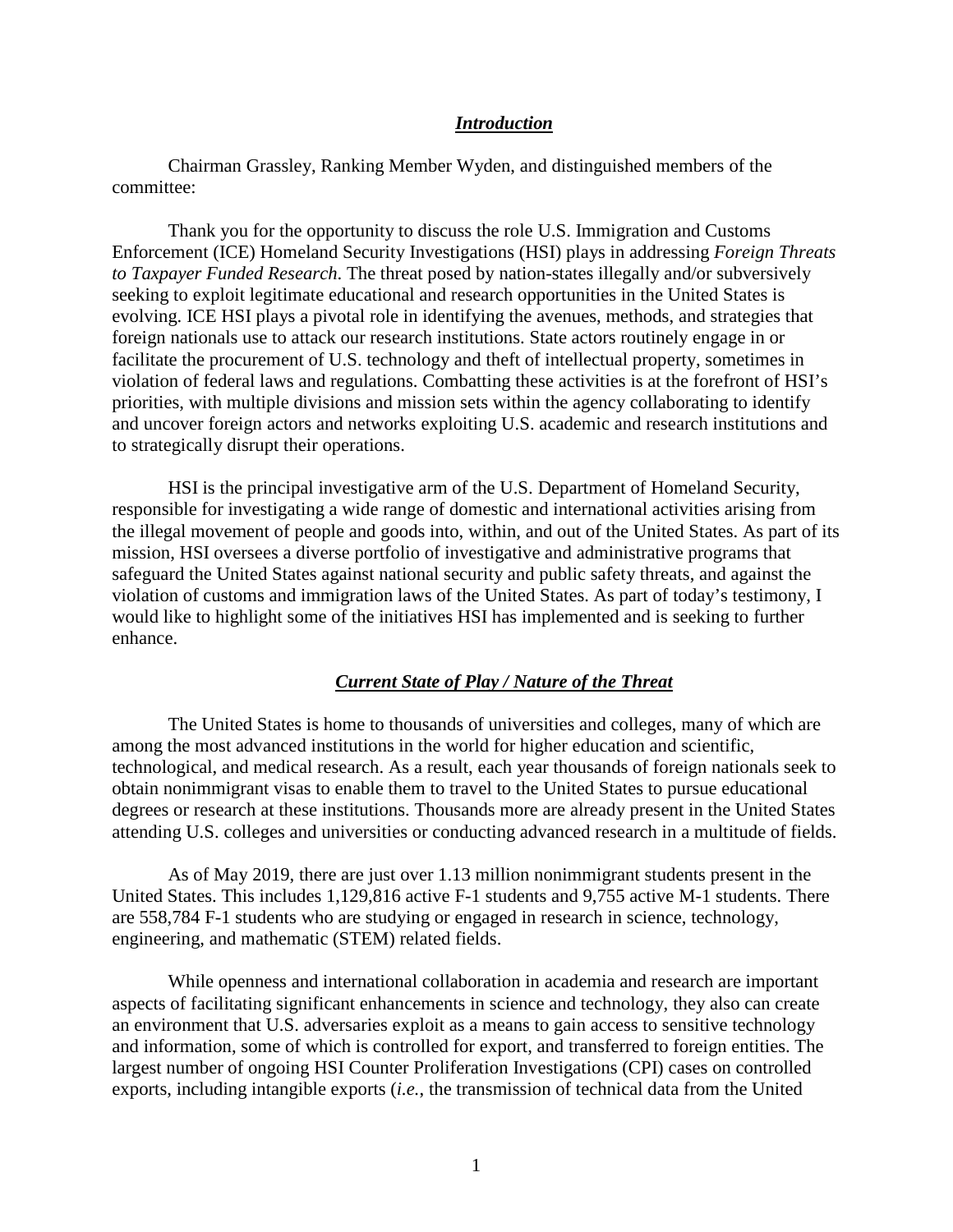States, or transfer to foreign nationals within the United States) involves China, Iran, and Russia. From these investigations and based on trend analysis, HSI knows that these countries are actively implementing a multitude of schemes to illicitly or subversively acquire and transfer export- controlled military and dual use technology and commodities, and are employing myriad schemes to circumvent U.S. export control laws.

Exploitation of academia and U.S. research institutions is just one of the schemes these countries are employing to obtain access to sensitive research and export-controlled information and technology, and to facilitate its transfer abroad. These countries are attempting to obtain this information, in many instances in an illegal or subversive manner, in order to advance their own military capabilities or economic goals, many times in contravention to the national security of the United States.

Foreign nationals from China, Iran, and Russia represent a sizeable portion of the overall nonimmigrant student population currently in the United States. As of May 2019, there are 357,863 F-1 Chinese students in the United States with 181,980 such students enrolled in STEMrelated academic programs at U.S. institutions. There are also 11,323 F-1 Iranian students and 6,196 F-1 Russian students, with the respective STEM student breakdown of 9,057 for Iran and 2,008 for Russia.

#### *HSI Efforts to Identify and Mitigate the Threat*

HSI has established a multi-dimensional approach to safeguarding the Homeland against transnational threats of this nature. HSI's first line of effort is preventative, and aims to identify and disrupt the ability of known or suspected national security or public safety threats from obtaining nonimmigrant visas to lawfully travel to, and obtain entry into, the United States. A core component of this effort is the HSI-led Visa Security Program (VSP). Through the VSP, HSI analysts and special agents work in conjunction with U.S. interagency and foreign government partners to maximize the opportunity to screen, vet, and investigate potential threats prior to the U.S. Department of State (DOS) making a visa determination and well before the applicant presents for admission to the United States. This includes those applying for student or exchange visitor visas. If sufficient derogatory information is uncovered relating to the intentions of visa applicants, HSI – working in conjunction with DOS – can recommend refusingvisas on a number of grounds, including for suspected involvement in the illicit procurement or attempted procurement of controlled technology.

In addition to these preventative measures, HSI also implements multiple programs to identify and protect against foreign entities already in the United States who may seek to exploit legitimate academic and research opportunities for the ultimate benefit of adversarial state actors. The Student and Exchange Visitor Program (SEVP) fulfills a compliance-centric role, and is responsible for monitoring certified educational institutions and the nonimmigrant students they enroll. The Counterterrorism and Criminal Exploitation Unit (CTCEU) coordinates investigative and enforcement actions in cases in which nonimmigrant visa holders, including students and exchange visitors, overstay their visas or violate the terms of their visas and are suspected of posing a concern to U.S. national security or public safety. If students or exchange visitors appear to be involved in efforts to acquire and transfer sensitive information or technology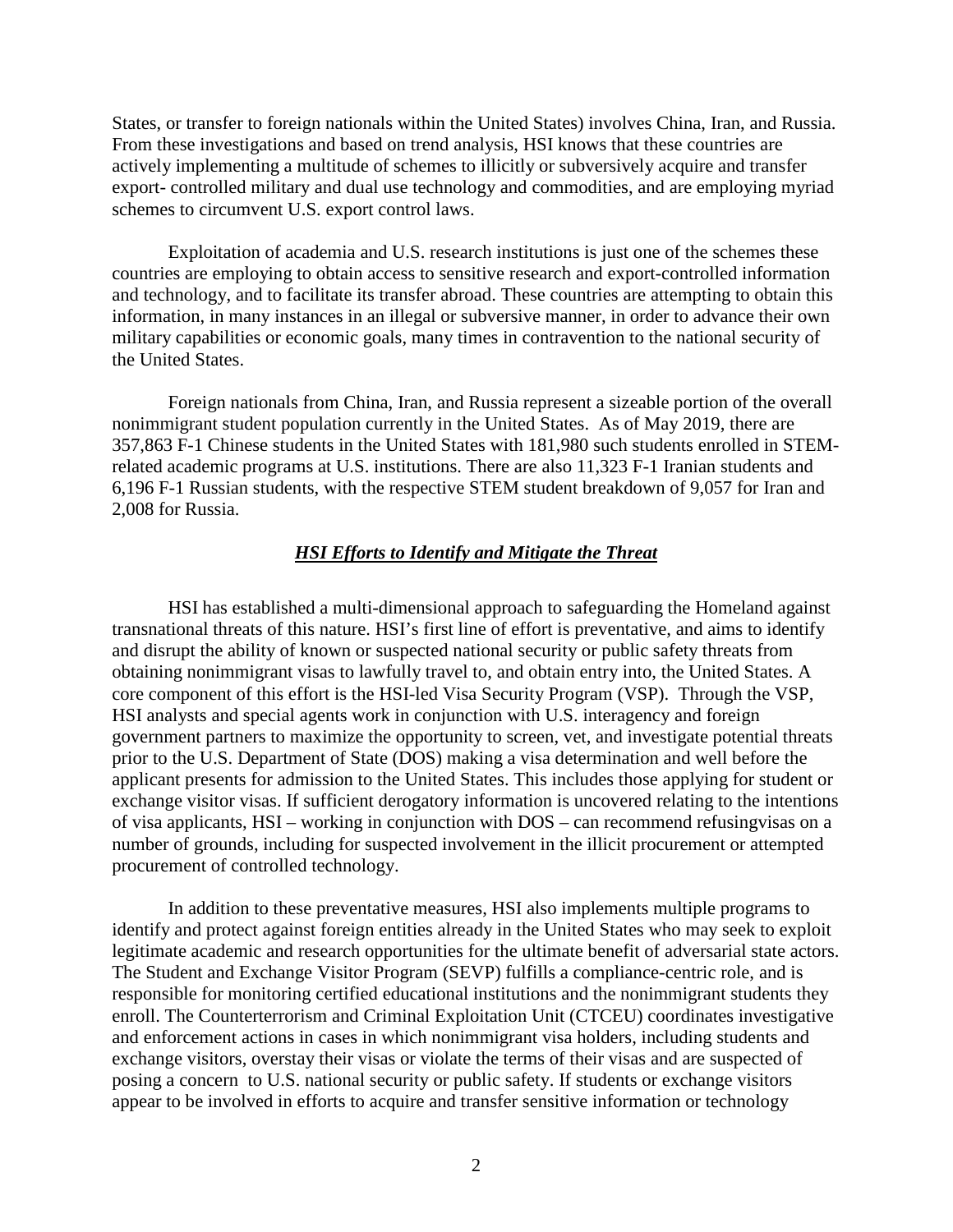obtained during the course of their research or academic pursuits, HSI's CPI plays a role in coordinating an investigative and enforcement response to those activities.

Together, these programs form the backbone of HSI's efforts to identify and mitigate the threats posed by foreign entities seeking to exploit legitimate academic and research opportunities within the United States. Each of these programs is described in more detail below.

#### *HSI Visa Security Program:*

The HSI VSP leverages resources in the United States and abroad to screen and vet nonimmigrant visa applicants, identify and prevent the travel of those who constitute potential national security or public safety concerns, and launch investigations into transnational criminaland terrorist-affiliated networks operating around the globe. The VSP was formed in response to the September 11, 2001 attacks, authorized by Section 428 of the *Homeland Security Act of 2002* and implemented by a 2003 Memorandum of Understanding between the Secretaries of State and Homeland Security.

Currently, HSI VSP operations are conducted at 36 visa-issuing posts in 27 countries. In FY 2018, VSP screened 2,196,708 visa applications, made 1,251 nominations or enhancements to the terrorist watchlist, and recommended the refusal of 9,007 visa applications. Additionally, deployed special agents conducted 5,101 interviews and initiated 348 investigations in support of VSP operations. One key facet of VSP operations is the overseas assignment of HSI Special Agents to diplomatic posts worldwide. Embedded within American Embassies and Consulates, these agents work alongside DOS Consular Affairs personnel, other partner agencies at post, and appropriate host country officials to identify and investigate terrorists, criminals, or other individuals who pose a threat to the United States.

A second critical component to VSP is the Pre-Adjudicated Threat Recognition Intelligence Operations Team (PATRIOT), administered by HSI International Operations (IO) in collaboration with U.S. Customs and Border Protection (CBP), which conducts centralized screening and vetting in the National Capital Region (NCR) in support of VSP operations. PATRIOT enables the automated screening of visa application information against DHS holdings, as well as holdings of other U.S. agencies, at the earliest point in the visa process, well in advance of the visa applicant's interview and visa adjudication. Derogatory information discovered during automated screening process is manually vetted by PATRIOT personnel utilizing law enforcement techniques, open source information, and classified systems. PATRIOT analysts then provide HSI Special Agents assigned to VSP posts with relevant information to use during interviews of visa applicants or other investigative activities conducted abroad prior to visa adjudication. Following the analysis of all known derogatory information, HSI Special Agents at VSP posts provide a unified DHS recommendation to DOS on visa eligibility.

In addition to the PATRIOT process, VSP personnel also participate in other U.S. government screening and vetting efforts focused on protecting the Homeland from diverse national security and public safety threats. Generally, these processes entail collaboration between HSI, DOS, and other partner agencies involved in screening and vetting. This includes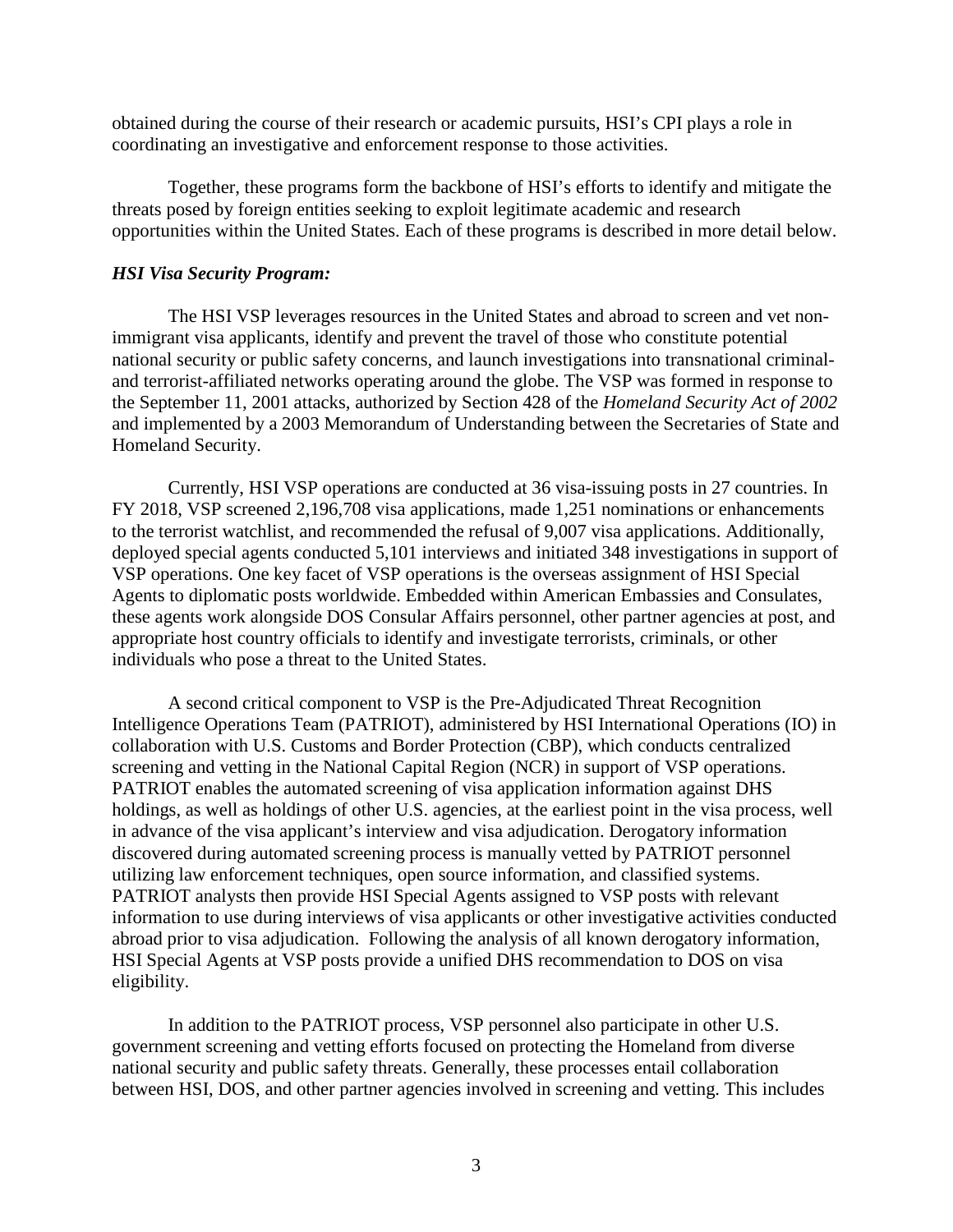conducting intensive reviews of visa applications from visa-issuing posts worldwide that are considered high risk for the applicant's potential involvement in the unlawful procurement, transfer, or export of sensitive military or dual-use U.S. information and technology. At times, these applications may involve individuals seeking to exploit the U.S. educational system by enrolling in graduate level studies or engaging in research, teaching, or exchange programs as a way to acquire and transfer sensitive, export-controlled technology or information on behalf of adversaries or organizations that pose a national security risk to the United States. In some instances, a more intensive screening and vetting of a visa application is prompted by risk factors indicative of a visa applicant's potential involvement in activities related to the unlawful procurement, transfer, or export of sensitive U.S.-origin military or dual-use goods or technology on behalf of foreign adversaries or criminal organizations. After such reviews, VSP personnel then provide consular officers advice and background information to properly adjudicate immigrant and nonimmigrant visa applications of security or foreign policy interest.

Whether through the PATRIOT process or other screening and vetting efforts in which the VSP is engaged, the VSP ultimately provides recommendations for visa issuance or refusal to DOS based on information uncovered during the review, vetting, and investigative process. In all cases where the VSP team recommends the refusal of a visa, the VSP coordinates in advance with CBP's National Targeting Center-Passenger (NTC-P) regarding the applicant's admissibility or inadmissibility, per the Immigration and Nationality Act (INA). This ensures that DHS presents a single, uniform position on visa eligibility and admissibility to DOS.

The combination of the international and domestic dimensions of VSP equips HSI with a unique capability to investigate suspicious travelers, enhance existing information, and identify previously unknown threats, rather than simply denying visas and potential travel of these applicants. These efforts allow VSP to operate as a counterterrorism tool that mitigates threats posed by transnational terrorist and criminal networks. Utilizing information obtained through the visa application process, the VSP enhances the national security and border security of the United States by identifying national security or public safety concerns at the earliest part of the visa lifecycle and preventing their travel to and admission into the United States.

#### *HSI Student and Exchange Visitor Program:*

Foreign nationals who receive nonimmigrant visas to pursue educational, vocational, or research programs in the United States will interact with the Student and Exchange Visitor Program (SEVP). As of May 2019, there are 1,139,571 nonimmigrant students attending 6,410 SEVP-certified schools.

SEVP uses the Student and Exchange Visitor Information System (SEVIS) to monitor F and M students and the schools that enroll them while in the United States. SEVIS also contains the information for the Exchange Visitor program (J-visas), which is administered by DOS. SEVIS contains information such as a student's name, physical and mailing addresses, date of birth, phone number, email address, academic major, and employment information (if applicable). SEVIS information is updated by Designated School Officials (DSOs), but the system will auto-terminate a student's record if the student fails to enroll or report to school,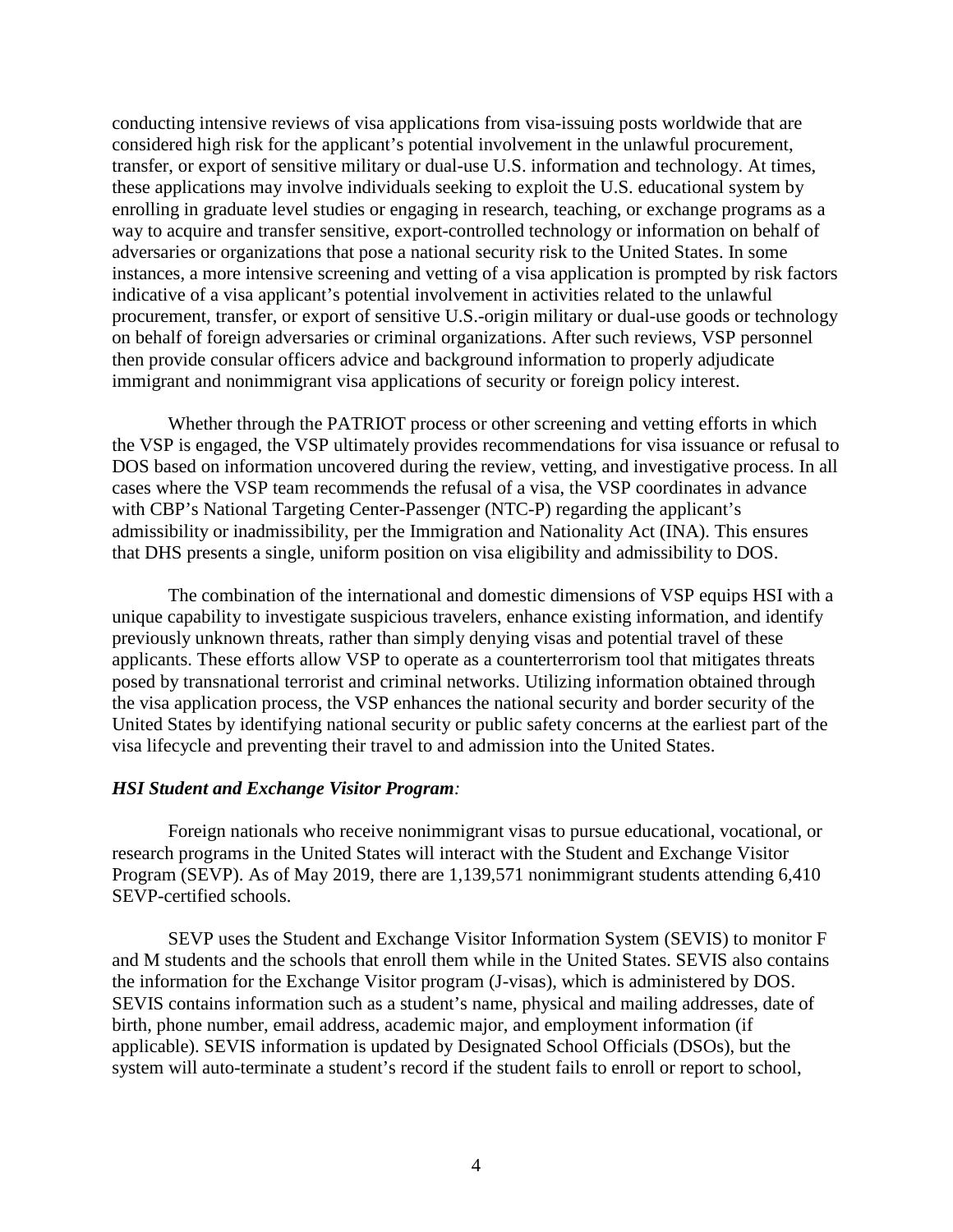meaning the student must depart the United States or he or she may be put into removal proceedings.

SEVP is also responsible for the school certification process. The certification process is rigorous and continual. To obtain initial certification, schools must submit required evidence and applications, undergo site visits, and recommend DSOs. These school officials must be U.S. citizens or lawful permanent residents and must affirm their knowledge and intent to comply with all federal regulations. The schools are furthermore subject to biennial recertification, unannounced site visits and out-of-cycle reviews at any time. Schools that do not comply with the regulations may be withdrawn and, subsequently, ineligible to enroll nonimmigrant students until successfully re-petitioning for approval and meeting all certification standards.

Beyond the certification process, SEVP uses SEVIS data to engage in risk management and has enhanced its risk management framework by developing a compliance dashboard to identify schools with risk indicators. SEVP employs this risk analysis tool to identify schools that may have violated SEVP regulations when conducting recertification reviews, adjudicating school updates, and determining whether to initiate out-of-cycle reviews. SEVP regularly conducts compliance site visits to schools to ensure that approved programs are functioning as reported in SEVIS. In addition, SEVP continuously vets leads reported by the public concerning both schools and students, acting decisively to protect public safety and the integrity of the immigration system.

While many of SEVP's processes and programs have proven to be effective, HSI strives to improve and enhance these programs. For example, SEVP has mitigated previously identified national security gaps and system vulnerabilities within SEVIS and is using an adaptive maintenance approach to continuously add enhancements to the system. These enhancements have improved data integrity and the stability of the system. SEVP is currently working towards transforming SEVIS into a person-centric database. In March 2018, SEVP launched the SEVP Portal for students participating in Optional Practical Training (OPT) related to STEM degrees. The Portal allows nonimmigrant students to directly upload their required SEVIS information, including their employer's name and address, as well as other key information for monitoring purposes. The portal interfaces with SEVIS and shares information but does not give students direct access to SEVIS. The Portal has been a success with more than 166,402 registered portal users (i.e., 74.7 percent of the students eligible for Portal Accounts). The portal will be expanded to all F and M students, resulting in SEVIS data that is more accurate, captures changes in a student's information quicker and ensures students are accountable for the data inputted.

Additionally, SEVP started conducting criminal background checks on proposed DSOs in May 2017, due to the fact that these individuals have access to a secure government database and a role in reporting information in that database. HSI is actively working to expand this process and incorporate such vetting as part of its regular review of approved schools and DSOs, both to safeguard against potential vulnerabilities and to ensure the integrity of the information in SEVIS. SEVP's current programs, ongoing enhancements, and proposed expansion will further secure our nation from those wishing to exploit the nation's education system. For more information about the privacy risks that HSI takes on while operating SEVP and the subsequent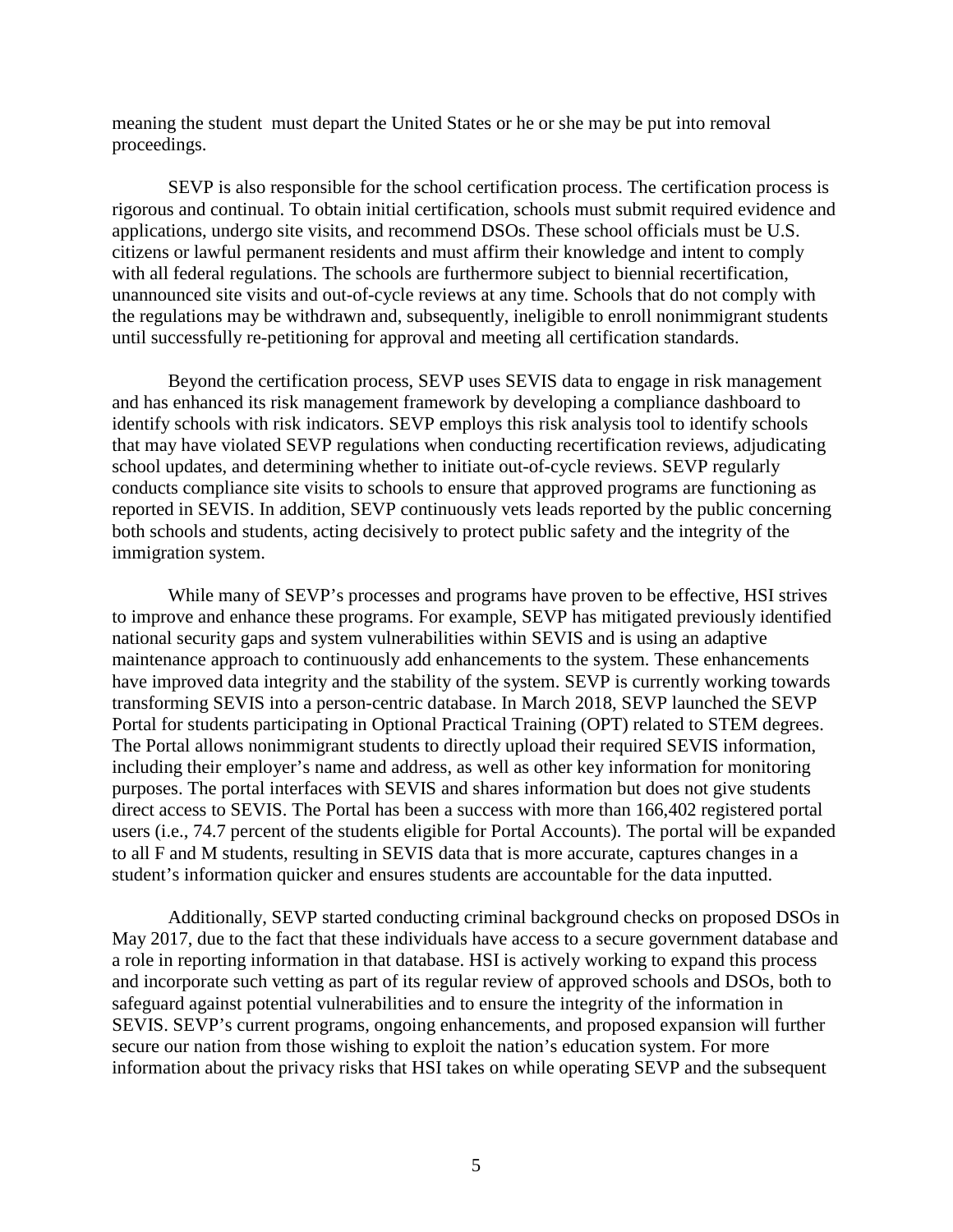mitigations, please view the SEVIS privacy impact assessment (PIA) and subsequent updates available at [www.dhs.gov/privacy.](http://www.dhs.gov/privacy)

#### *HSI Counterterrorism and Criminal Exploitation Unit:*

HSI's CTCEU actively identifies and initiates enforcement action on nonimmigrant visa overstay violators, and works closely with SEVP and CPI to ensure leads and other information related to potential status violators are referred to HSI field offices for appropriate action. Within the agency, CTCEU focuses on overstay violators who pose a national security, border security, or public safety concern. This includes individuals who entered the United States as nonimmigrant students or exchange visitors. CTCEU leverages special agents, analysts, information systems, and interagency partnerships to determine viable national security related overstay leads to pursue.

In an average year, CTCEU analyzes over one million potential status violator records, incorporating data from various government systems, such as SEVIS and CBP's Arrival and Departure Information System (ADIS). CTCEU conducts both batch and manual vetting against government databases, public indices, and open source information. The vetting helps determine whether an individual who overstayed has departed the United States, adjusted to a lawful status, has a pending immigration benefit application, or would be appropriate for an enforcement action.

CTCEU proactively develops cases for investigation, monitors the latest threat reports, and addresses emergent issues. This practice is designed to detect and identify individuals and schools exhibiting specific risk factors; it is formulated based on intelligence reporting, travel patterns, and in-depth criminal research and analysis. It has contributed to the counterterrorism mission by initiating and supporting high-priority national security initiatives, based on specific intelligence. CTCEU considers several fraud indicators when reviewing schools, such as a high volume of students engaged in OPT or Curriculum Practical Training (CPT), low completion rates, over-enrolled schools with student populations exceeding indicated I-17 amount, schools receiving Federal funding for sensitive research, or schools exhibiting various other fraud indicators. CTCEU also reviews SEVP Analysis Operation Center (SAOC) Tip Logs and HSI Tip Line information to further enhance or corroborate information received on schools or school officials.

LeadTrac is the database owned by CTCEU and is used to vet and manage leads pertaining to visitors in the United States who are suspected of overstaying their period of admission or otherwise violating the terms of their admission, as well as organizations suspected of immigration violations. LeadTrac's structure supports a subject-centered data model, ensuring multiple leads about a single subject are linked within the system. For more information about the privacy risks that HSI CTCEU takes on while operating LeadTrac and the subsequent mitigations, please view the LeadTrac PIA available at [www.dhs.gov/privacy.](http://www.dhs.gov/privacy)

In FY 2018, CTCEU reviewed 1,429,395 leads regarding potential overstays. Numerous leads were closed through an automated screening process, most commonly due to subsequent departure from the United States. A total of 8,968 leads were sent to HSI field offices for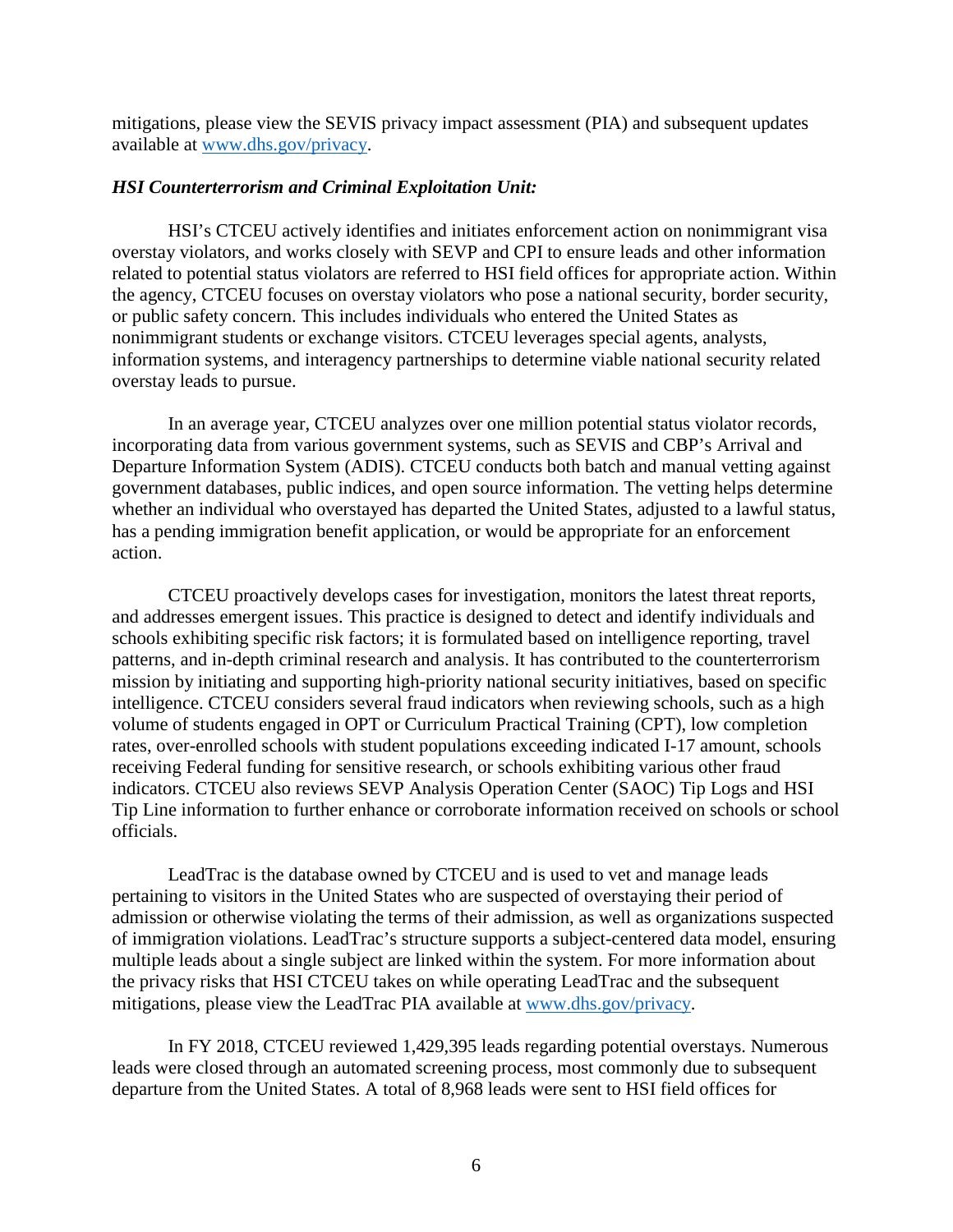investigation. Of these, 2,212 were pending further investigation, 2,795 were closed for being in compliance (pending immigration benefit application, granted asylum, approved adjustment of status application, or departed the United States) and the remaining leads were returned to CTCEU for continuous vetting and further investigation. In FY 2018 alone, HSI made 1,808 arrests pursuant to visa violator leads. In FY 2019 through March 31, 2019, CTCEU has reviewed 765,543 leads regarding potential overstays and sent 4,940 leads to HSI field offices for further investigation. HSI has made 1,025 arrests pursuant to visa violator leads in FY 2019.

CTCEU refers leads that do not meet HSI criteria for further investigation to ICE Enforcement and Removal Operations (ERO) National Criminal Analysis and Targeting Center (NCATC) which works in close coordination with CTCEU for further vetting. If necessary, the lead is forwarded to the respective ERO field office for enforcement action.

#### *Key Initiatives on Overstay Enforcement*

Outreach is an important component of CTCEU's operations. HSI special agents have been conducting outreach visits to SEVP-certified institutions as part of HSI's Project Campus Sentinel (PCS) program. This outreach program, which was established in 2011, aims to build a mutual partnership between local HSI special agents and SEVP-certified institutions by collaboratively preventing the criminal exploitation of SEVP through direct and open communication. It furthermore creates an avenue for improved direct communication between DSOs and local HSI special agents. In recent years, this outreach program has been expanded to include SEVP Field Representatives and Campus Public Safety entities. This partnership provides all stakeholders the opportunity to openly exchange information, improve cooperation, and bolster the safety and security of students, faculty, and institutions. Since inception, HSI special agents have conducted over 4,000 PCS outreaches.

Other key initiatives in HSI's overstay enforcement efforts include the Domestic Mantis and Visa Lifecycle programs. The Domestic Mantis and Visa Lifecycle programs help identify nonimmigrant students who have access to sensitive technology, better capture the overarching visa lifecycle, provide another layer of security for the nation, and serve as innovative investigative tools to support the enforcement of U.S. immigration laws.

CTCEU developed the Domestic Mantis Program in response to a Government Accountability Office (GAO) assessment that identified a potential vulnerability with nonimmigrant students who enter the United States to study in a non-sensitive field of study and subsequently transfer to a sensitive field of study. These individuals could pose a substantial risk related to the diversion of sensitive technology, materials, or information.

The Domestic Mantis Program aims to enhance national security by preventing the export of goods, technology, or sensitive information through activities such as graduate-level studies, teaching, research, training, or employment. The program works by identifying students that have changed their field of study to a sensitive area and evaluates those individuals against riskbased targeting criteria. To accomplish this, CTCEU manually extracts and reviews SEVIS data pertaining to students from countries that have an elevated risk of proliferation activity. The potential leads are analyzed using a comprehensive vetting process, including a review against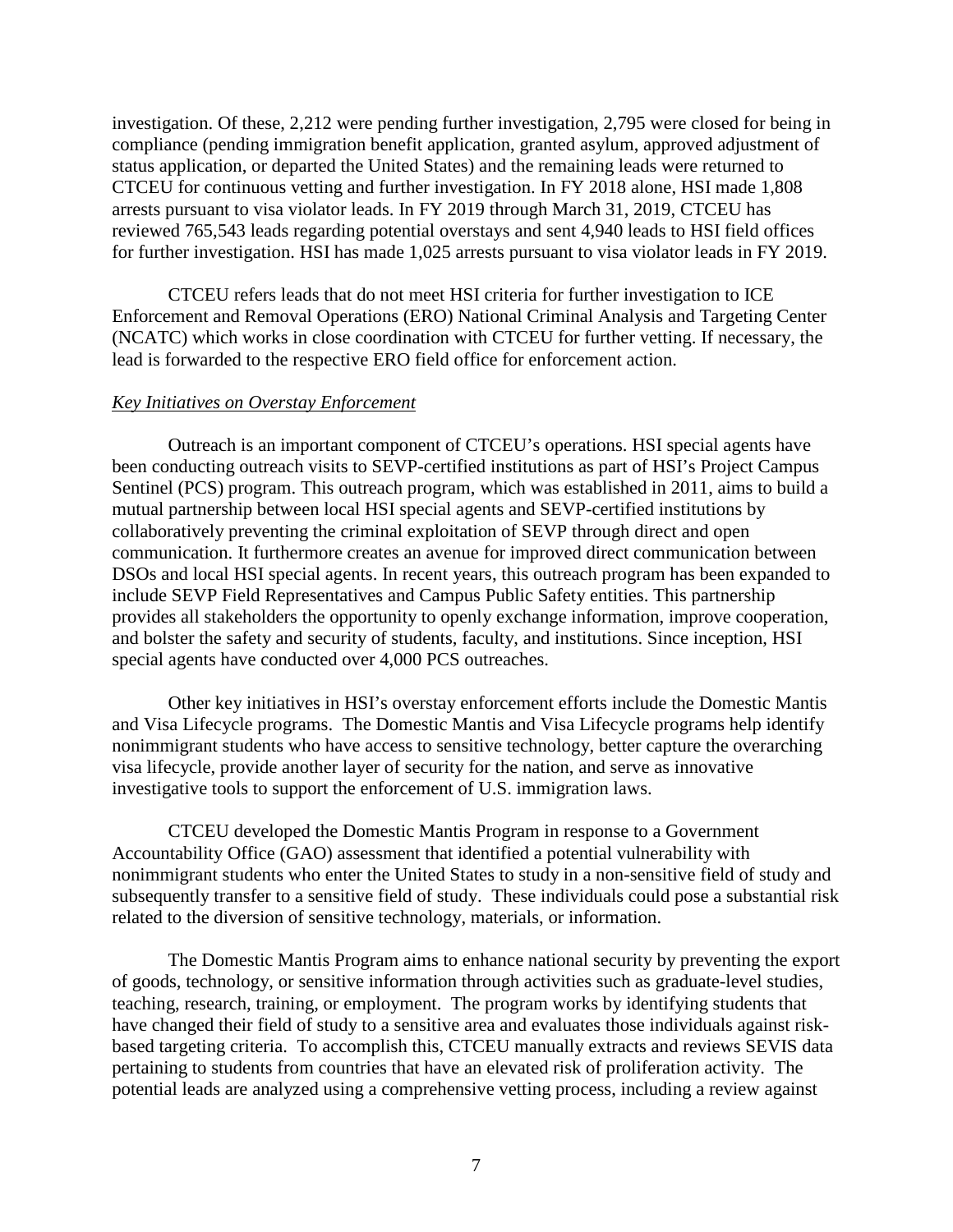Intelligence Community holdings for additional derogatory information, open source information, and academic journals. These Domestic Mantis checks are performed twice a year to identify new students who enroll at varying times within the school year.

#### *Visa Lifecycle Program*

The Visa Lifecycle Program tracks nonimmigrant visitors from the time they file visa applications to the time they depart from the United States, become overstays, or otherwise fail to comply with their terms of admission (i.e., become "out-of-status"). This program allows HSI to continuously vet and identify derogatory information on nonimmigrant visitors for the validity of the visa. In instances where violators are identified, appropriate enforcement actions are initiated.

The Visa Lifecycle Program focuses on nonimmigrants seeking business/tourist (i.e., B1/B2) or student/exchange (i.e., F, J, and M) visas from five DOS visa issuing posts. These posts were selected to complement existing HSI screening efforts in response to recent global acts of terrorism perpetrated in those countries. Working in coordination with HSI's VSP, CTCEU receives information on these visa applicants pulled from PATRIOT and the DOS Consular Consolidated Database (CCD). CTCEU ingests this data into its lead management system and continuously vets these nonimmigrant visa holders using an automated open source vetting platform in conjunction with Intelligence Community holdings.

#### *HSI Counter Proliferation Investigations Program:*

Cases involving the attempted acquisition and transfer of sensitive, export-controlled commodities, technology, or information fall within the purview of the HSI CPI program. HSI is designated as the primary law enforcement agency for investigating violations of U.S. export laws related to military items, controlled dual-use goods, and sanctioned/embargoed countries. HSI, through its CPI program, has statutory authority to investigate violations of U.S. export control laws , and is uniquely equipped – as the only agency enforce with border search authority, undercover authority, forfeiture authority, and an extensive international footprint – to combat the trafficking of weapons and technology, to include chemical, biological, radiological, nuclear materials, and other items required to produce weapons of mass destruction (WMD).

HSI's CPI mission is directly aligned with U.S. national security and defense strategies, as they pertain to protecting the American war fighter and the Homeland from having sensitive U.S.-origin military and WMD technology fall into the hands of U.S. adversaries; securing the U.S. border from firearms being smuggled to transnational criminal organizations; disrupting the supply chains of illicit procurement networks by preventing terrorist groups and hostile nations from acquiring U.S. military hardware, firearms, sensitive technical data, dual-use technology, and materials used to develop weapons of mass destruction; protecting U.S. industry from sensitive intangible technology transfers; and keeping U.S. industry's intellectual property, as well as ground breaking research and development, from being exploited by U.S. adversaries.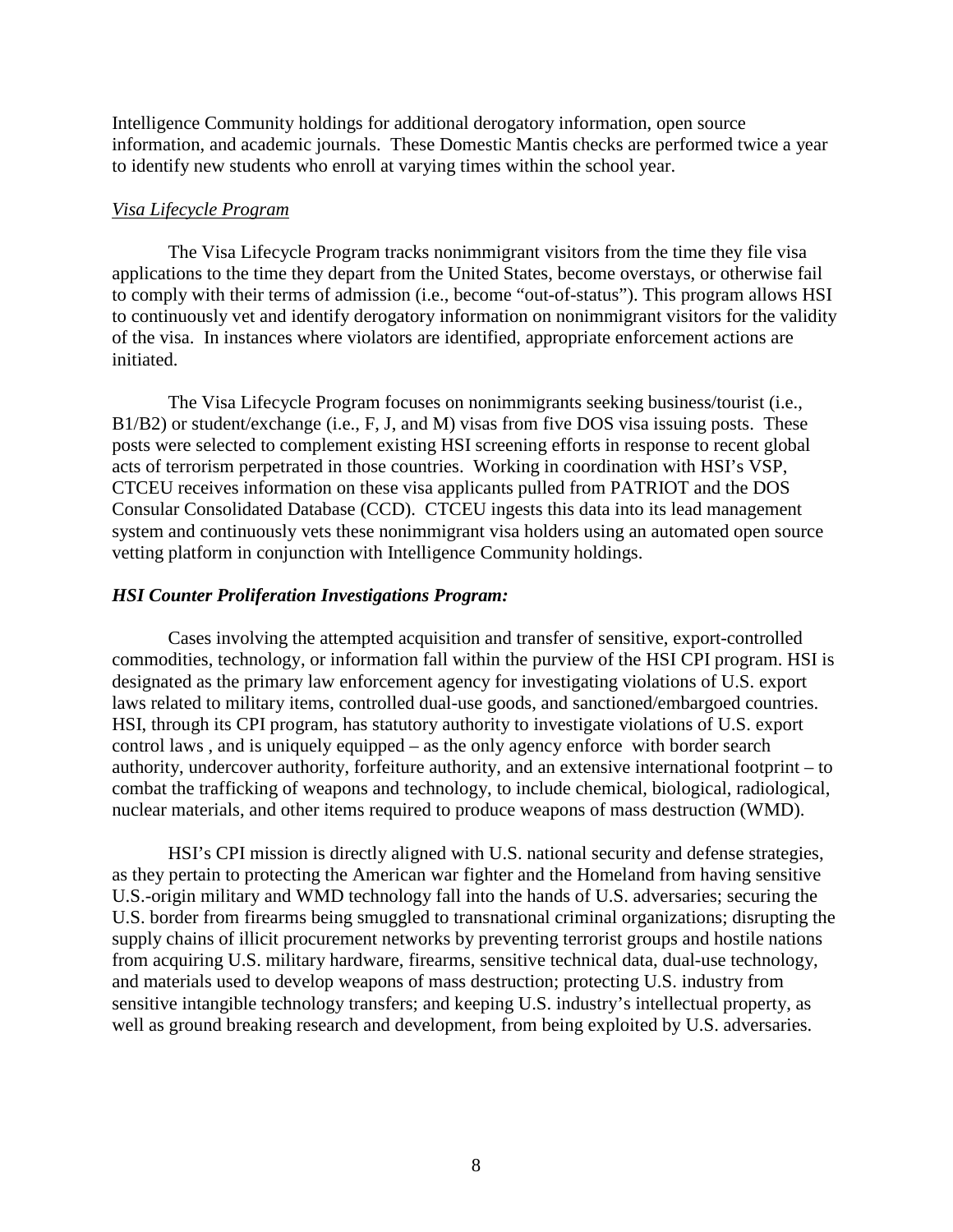HSI, and its predecessor agency, the U.S. Customs Service, has been exercising its export enforcement authority for over 100 years. Although other federal law enforcement, regulatory, intelligence, and military agencies are involved in the overall U.S. export control efforts, HSI is empowered with full statutory authority to investigate violations of all U.S. export control laws, such as the *Arms Export Control Act* (AECA) and International Traffic in Arms Regulations (ITAR); the *Export Controls Act of 2018* (ECRA) and the Export Administration Regulations (EAR); the *International Emergency Economic Powers Act* (IEEPA); and *Trading with the Enemy Act* (TWEA). From 2012 to 2018, HSI CPI investigations have resulted in over 17,000 cases initiated, 4,006 arrests, and 8,288 seizures.

U.S. export control laws are comprehensive and include restrictions on tangible exports (*i.e.*, the actual shipment of items from the U.S.), intangible exports (*i.e.*, the transmission of technical data from the United States, or transfer to foreign nationals within the United States), re-exports and transshipments (*i.e.*, exports from one foreign country to another), and controls on services and other business activities (*i.e.*, training, brokering, and financing services). Because of the complexity of U.S. export control laws and the multiple licensing agencies involved, HSI CPI special agents conduct outreach visits and provide presentations to private industry and academic institutions. This program, known as Project Shield America (PSA), is designed to increase public awareness of export control laws and regulations, and to equip private industry and the academic community with the knowledge needed to aid in recognition, detection, and resolution of attempted illegal acquisitions of sensitive, export-controlled goods and technology. Since 2001, HSI special agents have conducted more than 32,000 PSA outreach presentations, resulting in successful HSI criminal investigations worldwide.

Currently, the United States is facing an unprecedented threat from foreign governments, such as Iran, China, and Russia, who have launched far-reaching campaigns to illicitly acquire sensitive, and in some cases export-controlled, commodities, technology, research, and/or information needed to further their strategic military and economic goals. One area targeted by these state actors is academia. These adversarial nations take advantage of academic openness in the name of "fundamental research" to target U.S. institutions of higher learning to capture U.S. technology, processes, and other intellectual property. This process is generally labeled nontraditional collection. In the context of academia, this entails foreign adversaries facilitating or supporting academic research and expertise development in sensitive fields by student and exchange visitor nonimmigrant visa holders. Through this process, these students and researchers acquire, export, or transfer information or technology to foreign entities in a subversive manner and without licenses, if the information or technology is export controlled. These activities pose a threat to U.S. national security and compromise the integrity of the U.S. academic and research system.

To mitigate this threat, HSI has recently taken proactive steps to increase outreach to export control officers and other officials within the academic community, particularly at universities or research institutions with large foreign student populations enrolled in STEMrelated programs. These outreach efforts are conducted in conjunction with SEVP and CTCEU representatives. The goal of this increased focus on academia outreach is to raise awareness of the potential proliferation risk posed by students and researchers seeking to acquire and transfer sensitive research, technology, and/or intellectual property (some of which may be export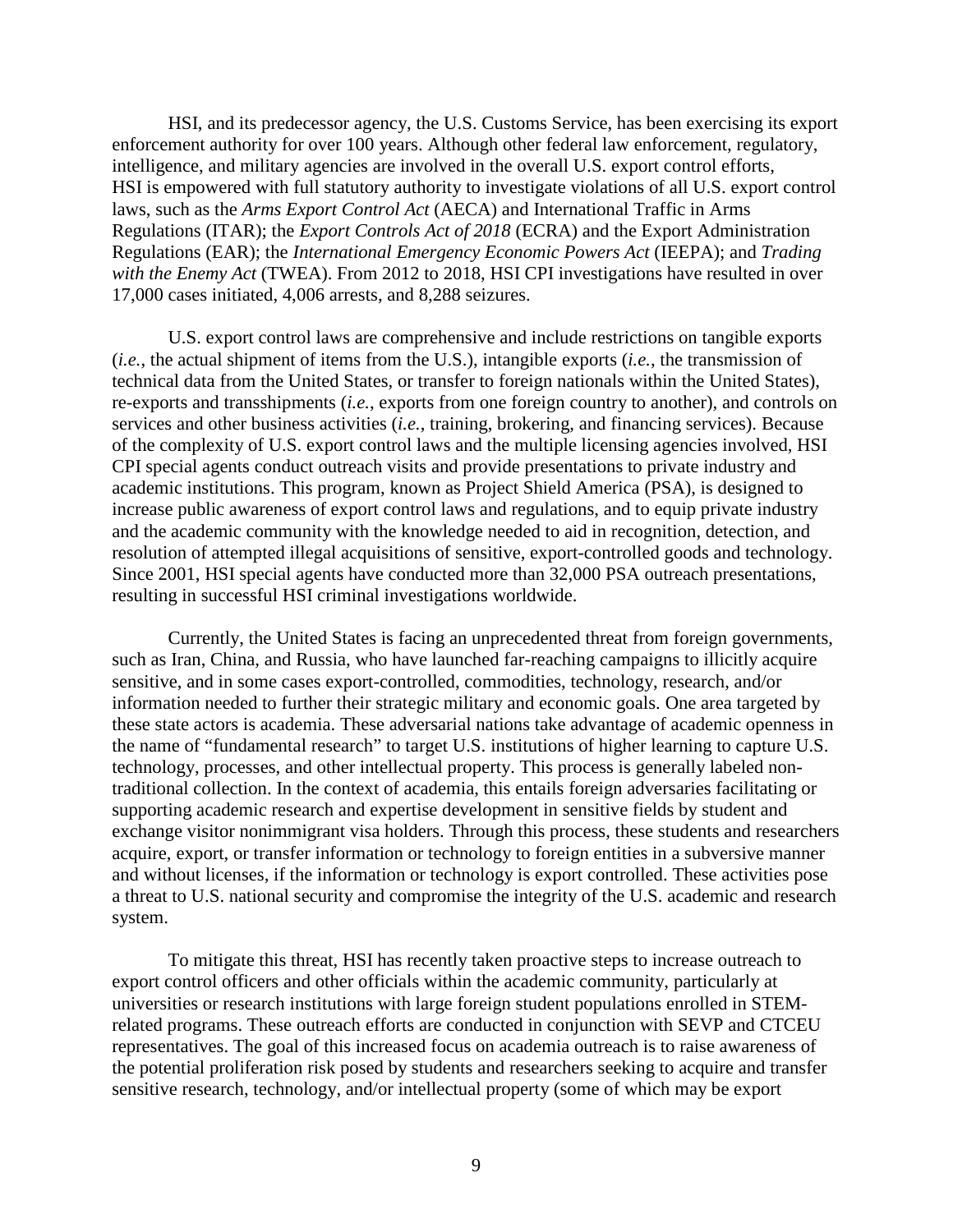controlled) on behalf of foreign governments or sanctioned entities. This initiative also aims to enhance the capacity of academic institutions to recognize potential instances of potential illicit procurement, intellectual property theft, or other possible violations of U.S. laws, and to provide a conduit to report any suspicious activities detected by universities or research institutes.

While raising awareness within the U.S. academic sector and the private sector is an important step, HSI is also making a concerted effort to prevent the acquisition and transfer of technology by foreign nationals through non-traditional collection means. To that end, HSI has initiated efforts to combine and coordinate resources and information available to CPI, CTCEU, SEVP, and VSP in a joint effort to identify, investigate, and prevent destination-controlled technology and export-controlled technology transfers out of the United States that violate U.S. laws and/or weaken the U.S. technological advantage in key fields. This effort will focus on the role foreign students, primarily from sensitive countries, studying at U.S. universities and colleges play in these activities, and will aim to utilize the full breadth of HSI's administrative and criminal authorities to combat the threat posed by these foreign actors.

HSI is committed to free and open academic environment, but this must be balanced against national security measures; if not, these institutions will be taken advantage of and critical U.S. technology and research can be acquired easily by adversaries.

#### *Conclusion*

In closing, mindful of the United States' historical role in the development of critical technology in coordination with foreign partners and U.S. academic institutions, HSI remains committed to maintaining a free and open academic environment within the United States; however, this must be balanced with an appropriate focus on national security and public safety. The threat posed by adversarial nation-states illegally and subversively seeking to exploit legitimate educational and research opportunities in the United States, many of which are funded with U.S. taxpayer dollars, is real, and the United States must continue to pursue all appropriate means to combat it.

HSI will continue to work with academia, law enforcement partners, and other agency partners, to use its extensive administrative and criminal authorities to identify and disrupt the activities of individuals or organizations who seek to harm the United States in this arena and the multitude of others in which HSI is engaged. HSI is well positioned to mitigate this threat through the many programs highlighted today, all of which provide a multi-layered level of security aimed at protecting the Homeland from illicit transnational activities of its adversaries. From the preventative angle of the VSP, to the compliance focus of SEVP, and through the investigative and enforcement programs executed by the CTCEU and CPI programs, HSI is and will continue to be engaged in countering this critical problem. Enhancements and expansion of these programs, combined with enhanced administrative and criminal enforcement authorities, will only improve HSI's ability to identify and thwart the efforts of foreign actors who pose national security or public safety concerns to the United States. HSI looks forward to continuing to work with the Committee regarding these HSI programs.